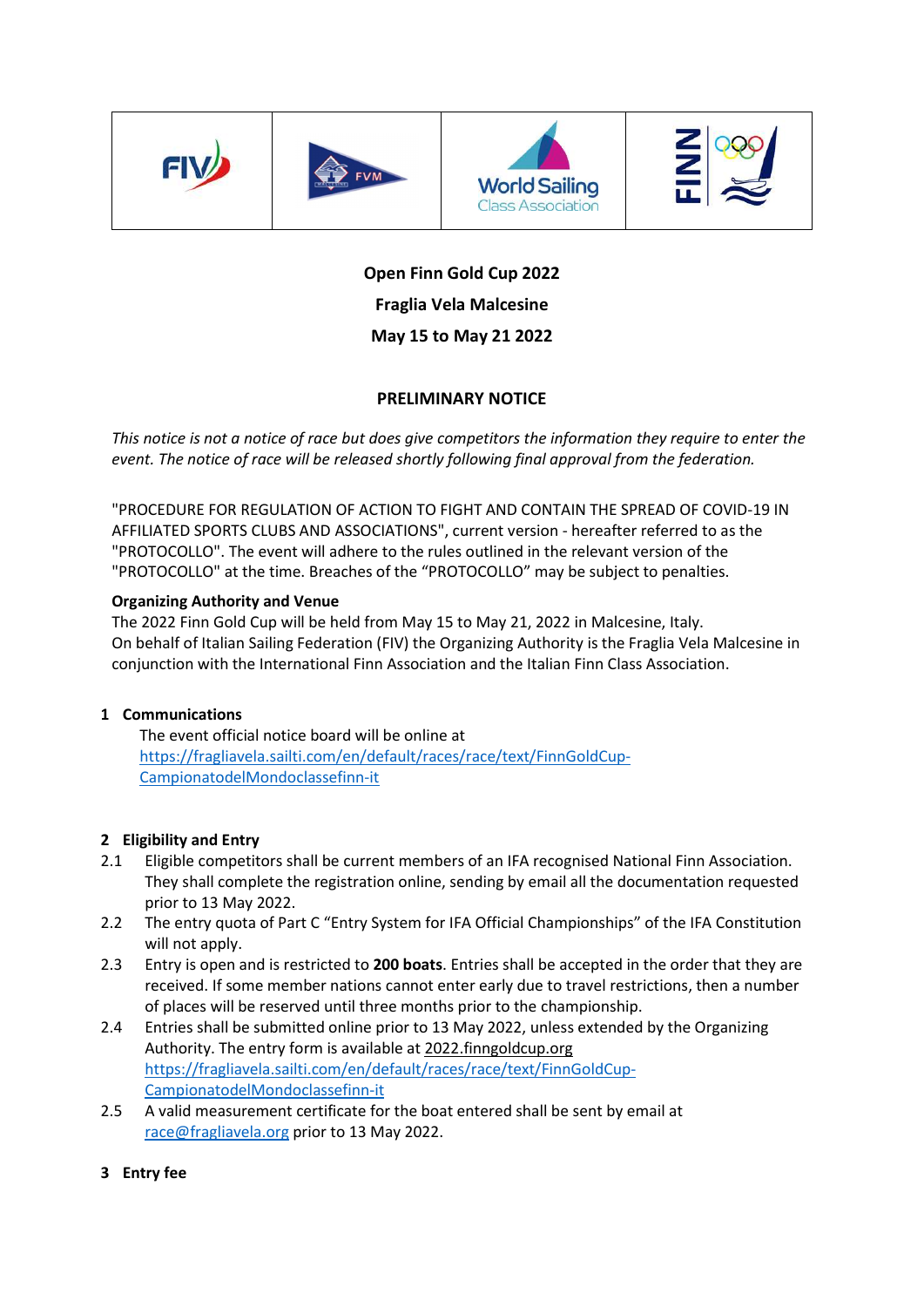- 3.1 The Entry Fee is EUR 350 (including €50 to be paid to the IFA) and shall be paid in full by 15 April 2022 as detailed on the entry form. Entries received after 15 April 2022 shall be considered late and the late entry fee is €425. Entry fee can be paid by bank transfer or with Paypal (Bank fees and paypal fee shall be paid by entrant).
- 3.2 An entry is not complete until any entry fees have been paid, the entry has been accepted by the Organizing Authority and the International Finn Association, registration and any required equipment inspection before the first race, has been completed.
- 3.3 Support boats will be required to register and pay a fee of EUR 70, be insured and comply with local regulations to be permitted to use launching and berthing at the venue. Registration may be completed on line through the event website (https://fragliavela.sailti.com/en/default/races/race/text/FinnGoldCup-CampionatodelMondoclassefinn-it). Payment is required by 14 May 2022.
- 3.4 Cancellation policy: For registration annulation before the 15th of April the 90% of the entry fee paid will be refunded. For notifications after the 16th of April and before the 10th of May 50% of the entry fee paid will be refunded. After the 11th of May no entry fee will be refunded.

## 4 Competition Format

- 4.1 Ten races are scheduled.
- 4.2 This format may be changed with the approval of the IFA and will be specified in the Sailing Instructions.
- 4.3 The Race Committee in conjunction with the IFA may decide to divide the fleet series into groups. The method of division will ensure groups of approximately equal size and ability and will be detailed in the Sailing Instructions.

#### 5 Event Schedule

5.1 The event schedule may be changed with the approval of the IFA and will be specified in the Sailing Instructions, however, the days allocated for racing will not be changed.

| Date          | Event                             | <b>Time</b>     | Location                           |
|---------------|-----------------------------------|-----------------|------------------------------------|
| Sun, 15 May   | Equipment Inspection/Registration | $10.00 - 12.00$ | Fraglia Vela Malcesine headquarter |
|               |                                   | and 14.00 18.00 |                                    |
| Mon, 16 May   | IFA AGM                           | 10.00           | Fraglia Vela Malcesine headquarter |
|               | Equipment Inspection/Registration |                 |                                    |
|               | Competitor's Meeting              | 17.00           | Fraglia Vela Malcesine headquarter |
| Mon, 16 May   | <b>Opening Ceremony</b>           | 18.30 - TBC     | TBD                                |
| Tues, 17 May  | Racing (2 races scheduled)        |                 |                                    |
|               | <b>First Warning Signal</b>       | 13.00           |                                    |
| Weds, 18 May  | Racing (2 races scheduled)        | <b>TBD</b>      |                                    |
|               | <b>First Warning Signal</b>       |                 |                                    |
| Thurs, 19 May | Racing (2 races scheduled)        | <b>TBD</b>      |                                    |
|               | <b>First Warning Signal</b>       |                 |                                    |
| Fri, 20 May   | Racing (2 races scheduled)        | <b>TBD</b>      |                                    |
|               | <b>First Warning Signal</b>       |                 |                                    |
| Sat, 21 May   | Racing (2 races scheduled)        | <b>TBD</b>      |                                    |
|               | <b>First Warning Signal</b>       |                 |                                    |
|               | Closing Ceremony & Prize Giving   | After races     | Fraglia Vela Malcesine             |

#### 6 Schedule of Races and Attendance at Ceremonies

- 6.1 Two races are scheduled for each day of racing.
- 6.2 An additional race may be scheduled on any day to enable the full number of scheduled races to be sailed. A maximum of three races per day will be sailed. This schedule may be changed to fit with any changes to NOR 4 and 5 permitted by the IFA.